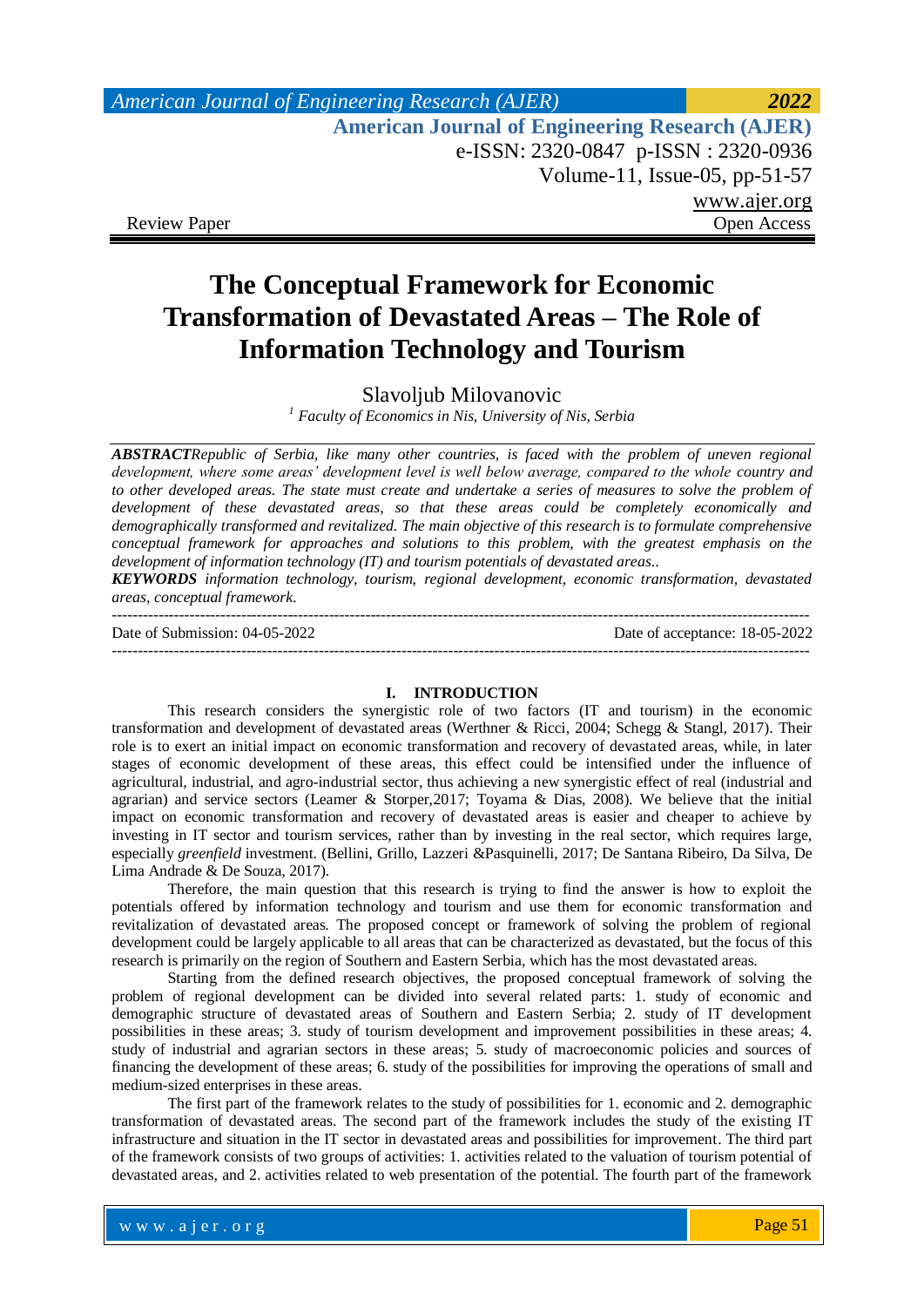consists of activities related to the study of potential resources (economic and demographic) for the development of industry and agriculture. The fifth part of the framework consists of two groups of activities and measures: 1. measures in the field of monetary, tax, and budget policy and 2. activities related to the study of different sources of financing the economic development of devastated areas. The sixth part of the framework relates to the study of business functions of small and medium-sized enterprises in devastated areas, such as human resources, marketing, accounting, and logistics.

Description of the framework structure with its defined elements is presented in the fifth part of paper in more details. After introduction, the next part of paper considers scientific and practical reasons that lead to idea for researching this topic, while the third part explain synergistic role of IT and tourism in regional socioeconomic development. The fourth part of paper presents phases and activities defined by the proposed conceptual framework of regional development.

### **II. SCIENTIFIC AND PRACTICAL REASONS FOR THIS RESEARCH**

This research is topical since Republic of Serbia has huge differences in the economic development of certain regions. Regional disparities in Republic of Serbia were particularly pronounced in the transition process (at the turn of the century), with the collapse of large-scale production systems, the collapse of industrial cities, and the emergence of a large number of *devastated areas*. On the one side, there is the city of Belgrade and Autonomous Province of Vojvodina, with an above-average development level, but, on the other side, the region of Southern and Eastern Serbia is far below the national average.

Also topicality of the problem of regional development of Republic of Serbia is reflected in the fact that the national economy has been in economic recession for two decades and that, among other factors, it contributed to total economic and demographic devastation of some areas, mainly in Southeast Serbia.

Serbian Government passed a Decree on establishing a unified list of regional and local selfgovernment development levels in 2014, with 19 local self-government units representing devastated areas, with development level below 50% of the national average. According to this Decree, almost all devastated areas are in Southern and Eastern Serbia. At the time of new deep economic crisis, which hit Serbia too, this problem calls into question the economic and demographic survival of these areas. (Uredba o utvrdjivanju jedinstvene liste razvijenosti regiona i JLS, 2014)

The subject of regional economic development has been studied by a large number of researchers around the world and our country as well (Pikka, Iskanius &Page,2011; McCann&Ortega-Argilés, 2015; Camagni, 2017; Rodríguez-Pose,2013; Cooke& Leydesdorff, 2006). The most famous names in our country are: Kosta Mihailovic (Mihailović, 2003; Mihailović, 1975). Stevan Devetakovic (Devetaković, Jovanović-Gavrilović & Rikalovic, 2013; Devetaković, Rosić & Đordević, 1999), Ilija Rosic (Rosić, 2004; Rosić, 1977), Edvard Jakopin (Jakopin, 2013a; Jakopin, 2013b; Jakopin, 2008), ZoranAranđelović(Aranđelović& Gligorijević, 2014), Petar Veselinovic (Veselinović, Despotović & Dimitrijević, 2013; Veselinović & Makojević, 2011) and others. Faculty of Economics in Niš has for 25 years organized the annual international conference, Regional Development and Demographic Trends of Southeast Europe, on the basis of which a large number of studies were published, collected in thematic proceedings (Arandjelović, 2017). Overview of this important source and other sources published in Serbia points to the conclusion that the role of IT and tourism in regional development is poorly treated, while their synergistic effect on economic development and transformation of devastated areas in Serbia has not been considered at all.

The concept of structural economic transformation based on the service sector development is not new in theory and practice. Italy (Cortés-Jiménez, 2008; Formica&Uysal, 1996)is the best example, which invested heavily in tourism development in the south of the country (including Sicily), wanting to accelerate overall economic development of this part of the country through tourism. Greece (Konsolas, Papadaskalopoulos &Plaskovitis,2012; Petrakos& Saratsis, 2000; Tsartas, 1992; Dritsakis, 2004) also used tourism to improve its hitherto undeveloped islands. The third example is Ireland (Giblin, Kennedy & McHugh,2013; Oliner& Sichel, 2000; Ken, 1999) which based its entire economic development, not just regional, on the service sector, primarily IT. The starting hypothesis in this research is that this framework and concept of economic transformation and development, which was successful around the world (Heeks, 2010; Rogerson, 2015) could be implemented in Republic of Serbia and similar countries in respect of devastated areas. In this regard, the research relies on scientific evidence to present the concept of economic transformation and development of these areas based on tourism and IT, and proposes specific measures to policy makers, which could help in the implementation of this concept.

#### **III. SYNERGISTIC ROLE OF IT AND TOURISM IN REGIONAL SOCIO-ECONOMIC DEVELOPMENT**

This research is in line with two priority areas determined by government of Republic of Serbia: 1. Sustainable economic development and 2. Digital technology and social changes. As we mentioned previously,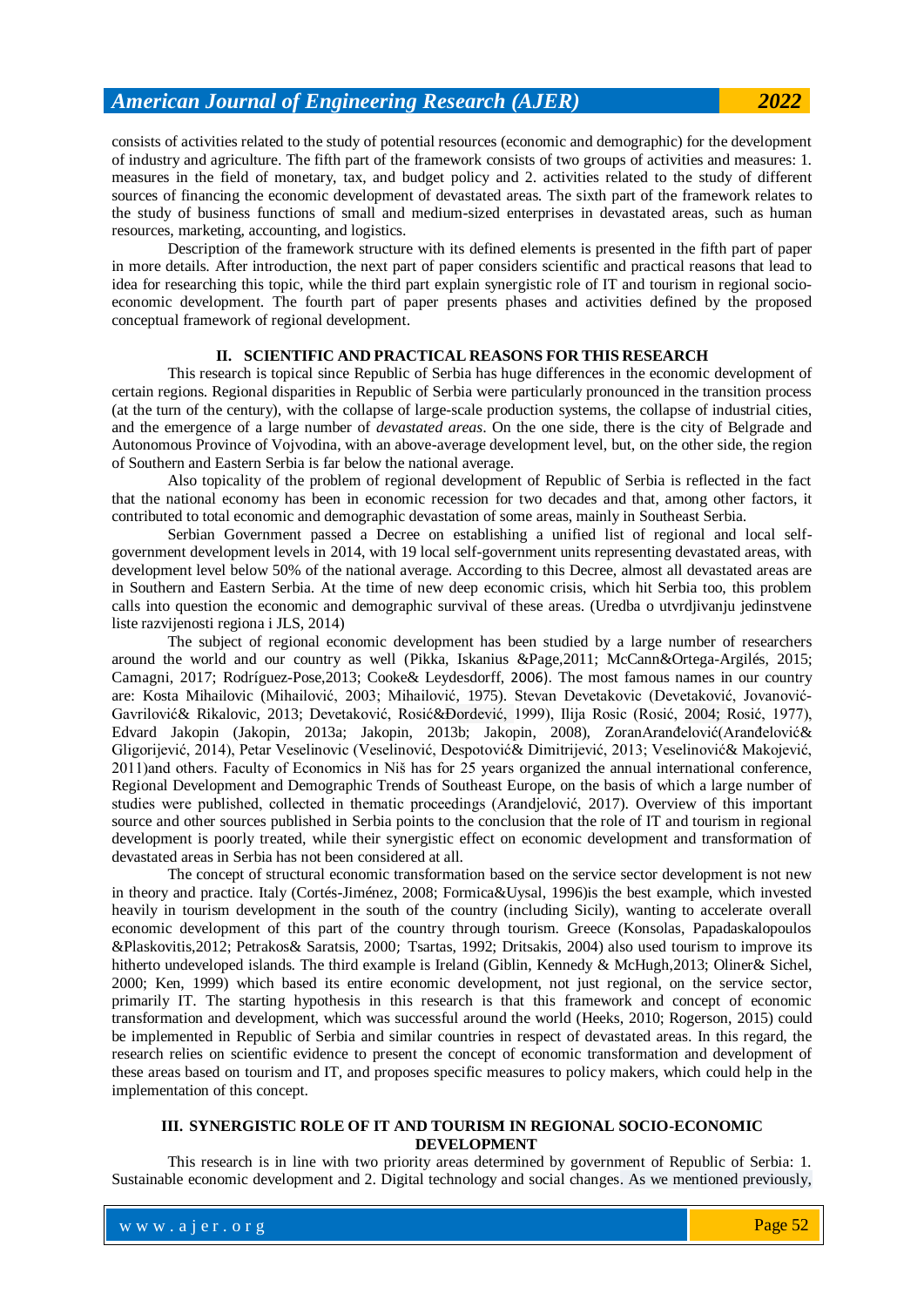# *American Journal of Engineering Research (AJER) 2022*

the Republic of Serbia has, in the last twenty five years, faced enormous problems related to economic development, one of the most important problems being uneven regional development that led to the devastation of entire areas, especially in Southern and Eastern Republic of Serbia. This research looks for a solution primarily to the recovery and transformation of these areas, and then their sustainable economic development. In seeking solutions to sustainable economic development of the devastated areas, the focus is on the role of information technology (IT). Effective utilization of IT potentials in the devastated areas would have an impact not only on economic but also on social development and changes in these areas and the whole country. (Dodson, Sterling&Bennett, 2012; Kuriyan, Ray & Toyama, 2008).

The concept and framework of sustainable economic development that is proposed here is based on the synergistic role of IT and tourism in initial phases of development, with more intense involvement of the real sector in later stages of development. Although the focus of this research is on the region of Southern and Eastern Serbia, this concept can be applied to other areas in Republic of Serbia as well. In addition, the methodology used here for the analysis and transformation of the economic structure, utilization of IT potentials, valorization of tourism resources, development of the real sector and the sector of small and mediumsized enterprises, analysis and use of sources of financing, and analysis and use of monetary and fiscal policy measures can be applied in the case of other areas and regions in Republic of Serbia as well, and possibly in other countries.

The results of this research are applicable in finding solutions to economic and demographic recovery of the devastated areas of Southern and Eastern Serbia, as well as their sustainable economic development. The expected benefit to the community is reflected in the increase in the number of employees in these areas in tourism and IT sectors, in early stages of development, and then in agriculture and industry, in later stages of development. This should have a positive impact on demographic trends in these areas, because the working-age young people will have a motive to stay in these areas and have a family, which will have a retroactive effect on the rise in demographic bases of future economic development of these areas. (Dana, Gurau & Lasch,2014).

Investment in IT infrastructure in order to develop tourism and the overall economy of these regions will have an impact on the massive use of infrastructure and the reduction of digital divide, which is a basic requirement that the population, especially young people, get involved in social and economic trends in these areas. The availability of internet and mobile communications infrastructure at affordable prices is of great importance for the cultural and entertainment life of young people in the devastated areas, because telecommunication networks give them access to a variety of cultural and entertainment content. Given that this component of their lives is very important for them, it will, in addition to better economic conditions, increase their motivation to stay in the devastated areas, instead of going to large and more developed urban and industrial centers.

Another benefit for the social community refers to raising the level of socio-economic development of these areas and the building of not only economic capacities, but also educational, scientific, research, and health care infrastructure, as well as the infrastructure of cultural institutions and organizations.

#### **IV. PHASES AND ACTIVITIES DEFINED BY THE PROPOSED CONCEPTUAL FRAMEWORK**

The first step in this research is the territorial determination of research subject. According to the said Decree of the Serbian Government of 2014, devastated areas include 19 local governments. Insight into their territorial distribution points to the conclusion that 90% of these areas belongs to the region of Southern and Eastern Serbia, so that needs economic recovery and development. Next step is the analysis of existing economic structure of devastated areas of Southern and Eastern Serbia, to determine the role and share of tourism and IT sectors in their development. Logically, the main goal is the proposal of measures that can lead to economic transformation and demographic revitalization of these areas, with a strong influence of IT and tourism in the first phase of development, and greater share of agricultural and industrial sectors in later stages of development. Increasing share of IT in the economic structure of these areas can be achieved by encouraging the development of IT infrastructure and IT sector in these areas. In addition, in order for tourism to have a significant role in the economic development of these areas, it is necessary to explore and valorize tourism potentials of these areas and present them to the general public. To this end, we propose the development of the tourism web portal, which would provide an integrated presentation of tourism potential of these areas. When it comes to the development of the real sector in these areas and the proposal of agrarian and industrial policy measures for its advancement, special attention should be paid to small and medium-sized enterprises that represent the backbone of the development of these areas. Finally, one should explore the possibilities of monetary, tax, and budgetary policy, as well as different sources of financing, to support economic transformation and development of these areas.

Therefore core of phases and activities in the proposed conceptual framework for regional development can be summarized as follows: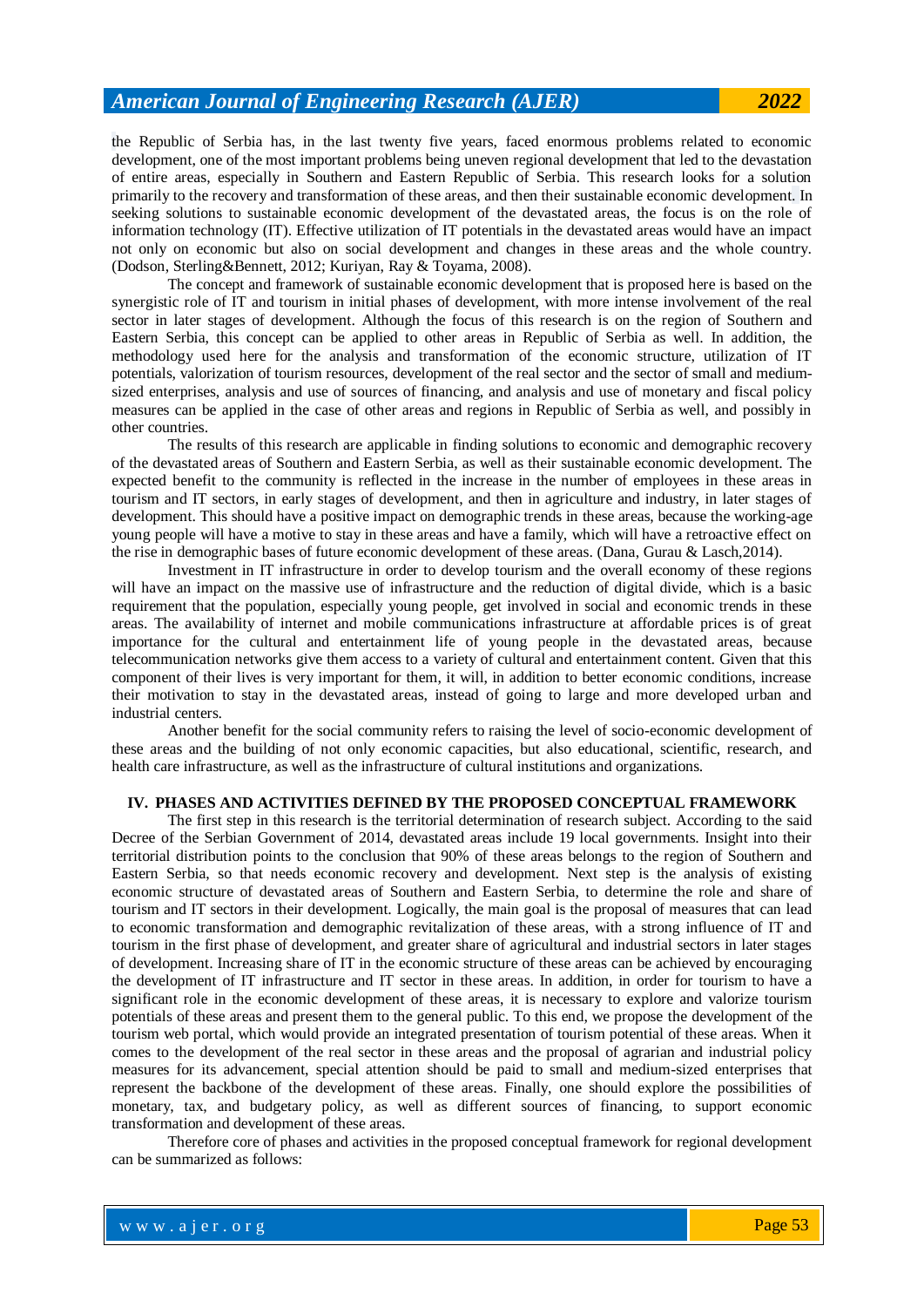1. Analyze the current economic and demographic structure of the devastated areas of Southern and Eastern Serbia and propose measures for structural transformation and demographic revitalization of these areas, given the economic, as well as demographic devastation of these areas.

2. Analyze the current situation of IT infrastructure, IT sector, and the digital divide in these areas, and propose measures for advancement in the field of IT and reducing the digital divide and inequality. Special focus should be on the analysis of infrastructure and human resources for the development of e-tourism, ecommerce, e-banking, and electronic public administration in these areas.

3. Explore tourism potentials of these areas and define the procedure for their valorization. Implement complex valorization of tourism potentials based on the degree of preservation of the environment, quality of available natural, cultural, and historical resources, as well as quantitative and qualitative characteristics of the population in devastated areas.

4. Design a web portal for the presentation of tourism potential of devastated areas. Given that the exploration of tourism potentials of devastated areas will identify the most important and most attractive tourist sites and natural and anthropogenic tourism resources, they need to be effectively presented on the Internet.

5. Explore the level of development and the structure of the real sector in these areas, as well as the potentials and resources for their advancement. Create a proposal of industrial and agricultural policy measures to create environment for business advancement and networking of small and medium-sized enterprises into clusters, as well as their integration into supply chains.

6. Create a proposal of macroeconomic policy measures and suggest the best mix of sources of financing to support the economic development of these areas.

### **V. THE STRUCTURE OF CONCEPTUAL FRAMEWORK FOR REGIONAL DEVELOPMENT OF DEVASTATED AREAS**

Starting from the defined research objectives and previously presented phases and activities, this framework can be divided into several related units (parts):

- 1. Study of the existing economic and demographic structure of devastated areas of Southern and Eastern Serbia and proposal of measures for structural transformation and demographic revitalization of these areas.
- 2. Study of the current situation with IT infrastructure, IT sector, and the digital divide in these areas, and proposal of measures for advancement in the field of IT and reducing the digital divide and inequality.
- 3. Study and valorization of tourism potentials of these areas, as well as their presentation through the tourism web portal, in order to foster the sustainable development of tourism and the overall economy of these areas.
- 4. Study of the situation with the real (industrial and agrarian) sector in these areas and proposal of measures for its improvement.
- 5. Study of the possibilities of monetary, tax, and budgetary policy, as well as different sources of financing to support economic transformation and development of these areas.
- 6. Study of the possibilities for improving the operations of small and medium-sized enterprises that represent the backbone of the development of these areas.

**The first part** of the framework consists of two groups of research tasks: 1. Study of economic transformation and 2. Study of demographic transformation of the devastated areas.

- 1. Research tasks in the context of economic transformation are:
- a. Analysis of the situation of the economic structure of devastated areas.
- b. Creation of methodological instruments for measuring the structural transformation of devastated areas.
- c. Analysis of the impact of IT and tourism on the economic structure of devastated areas.
- d. Formulation of the strategy of restructuring the devastated areas and proposal of structural policy measures.
	- 2. Research tasks in the context of demographic transformation are:

a. Creation of an integrated research program of demographic characteristics and processes in the devastated areas.

b. Study of spatial manifestation of depopulation and demographic emptying of devastated areas.

c. Study of best practices in the field of exploitation of demographic and natural resources of devastated areas and formulation of strategies for conservation and improvement of demographic potentials and diversity of landscapes.

**The second part** of the framework consists of the following research tasks:

a. Study of the existing IT infrastructure in these devastated areas.

b. Study of IT infrastructure and human potentials for the development of e-tourism, e-commerce, e-banking, and electronic public administration in these areas.

c. Proposal of measures for improvement of IT infrastructure in these areas, to be available and effective for citizens, the economy, and public administration.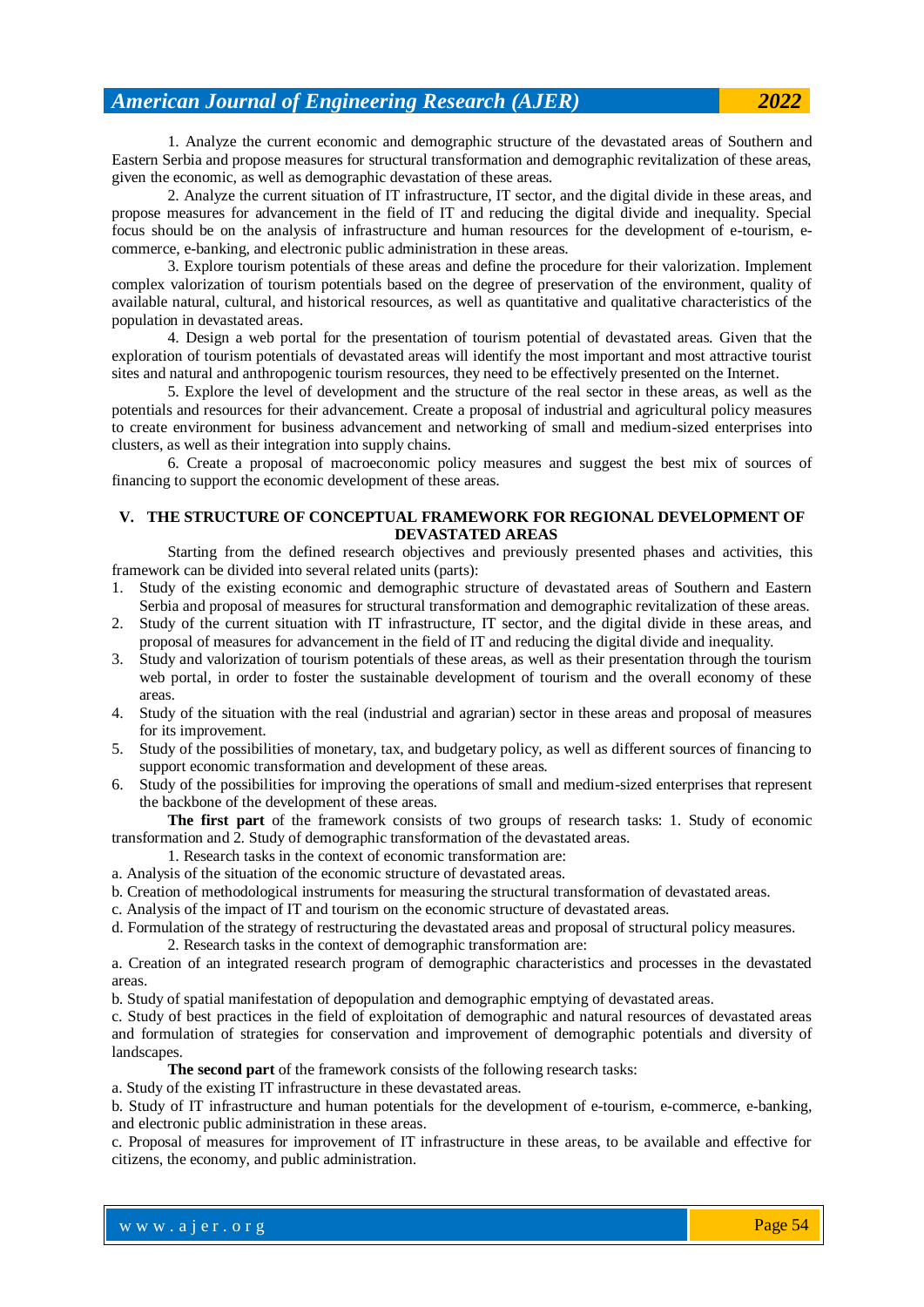d. Study of factors that influence the digital divide in these areas and proposal of measures to reduce it. Factors to be explored are: access to infrastructure, affordability of IT services, use of IT services, support of state authorities, and demographic factors.

e. Study of the situation in the IT sector of devastated areas and opportunities for improvement (explore the number and type of IT companies that operate in these areas and the possibility of opening new ones).

**The third part** of the framework consists of two groups of research tasks: 1. Tasks related to the valorization of tourism potentials of devastated areas and 2. Tasks related to their presentation.

1. Tasks related to the valorization of tourism potentials are:

a. Identification and determination of the most popular tourism sites and natural and anthropogenic tourism resources in the devastated areas.

b. Implementation of complex valorization of tourism potential of devastated areas, which should include: analysis of the traffic and tourism position of a certain site, its aesthetic value, attractiveness, and rarity, evaluation of the construction of necessary infrastructure, and so on.

c. On the basis of the degree of preservation of the environment, the quality of available natural, cultural, and historical resources, as well as the quantitative and qualitative characteristics of the population in the devastated areas, propose models for the development of sustainable forms of tourism, such as ecotourism, rural tourism, recreational tourism, and others.

2. Tasks related to the presentation of tourism potential of devastated areas refer to the development of a web portal and include the following.

a. Planning the construction of the portal with the portal map including the main topics, sub-topics, and content displayed, obtained through the exploration of tourism potentials of devastated areas.

b. Portal design, which will define the appearance of the portal, according to the structure and needs of potential tourists.

c. Implementation of the web portal on the basis of agreed elements in the design phase, with the creation of a prototype and functional portal.

**The fourth part** of the framework consists of the following research tasks:

a. Study of potential resources (economic and demographic) for the development of industry, agriculture, and small and medium-sized enterprises and entrepreneurs (SMEEs).

b. SWOT analysis of the development of industry, agriculture, and SMEEs, which would lead to the identification of the major constraints that hinder the economic development of the devastated areas.

c. Determination of the industrial and agricultural sectors that could deliver a high degree of specialization, and proposal of economic measures that would ensure the coordinated and integrated sectoral and territorial approach to sustainable development of devastated areas.

d. Proposals for the creation of a favorable environment for horizontal and vertical networking of small and medium-sized enterprises into clusters. A special role would be given to vertical networking throughout supply chains, linking agriculture and food industry, agriculture and tourism, and food industry and tourism.

**The fifth part** of the framework consists of two groups of research tasks: 1. Tasks in the field of monetary, tax, and budget policy and 2. Tasks related to the study of the possibilities of using different sources of financing economic development of the devastated areas.

1. The first group includes the following tasks:

a. Analysis of the existing fiscal policy measures in the field of allowances and exemptions aimed at devastated areas.

b. Mapping the structure of the monetary instruments of the National Bank of Serbia, with special focus on the study of measures in the field of selective credit policies.

c. Analysis of budgetary policy, with the focus on the state budget expenditure mechanism, to be transferred to the devastated areas.

d. Proposal of monetary, tax, and budget policy measures to support economic transformation and development of the devastated areas.

2. The second group includes the following tasks:

a. Analysis of the existing financial structure from the point of sources of financing the economic transformation of the devastated areas.

b. Study of the situation in the banking sector and lending opportunities for the development of the devastated areas.

c. Analysis of the possibilities of using the non-banking sector (leasing companies, investment funds, microfinance institutions, etc.) and financial market for stimulating the development of the devastated areas.

d. Study of the possibilities of using development funds, public-private partnerships, and the support of international financial institutions and governments to support the economic transformation of the devastated areas.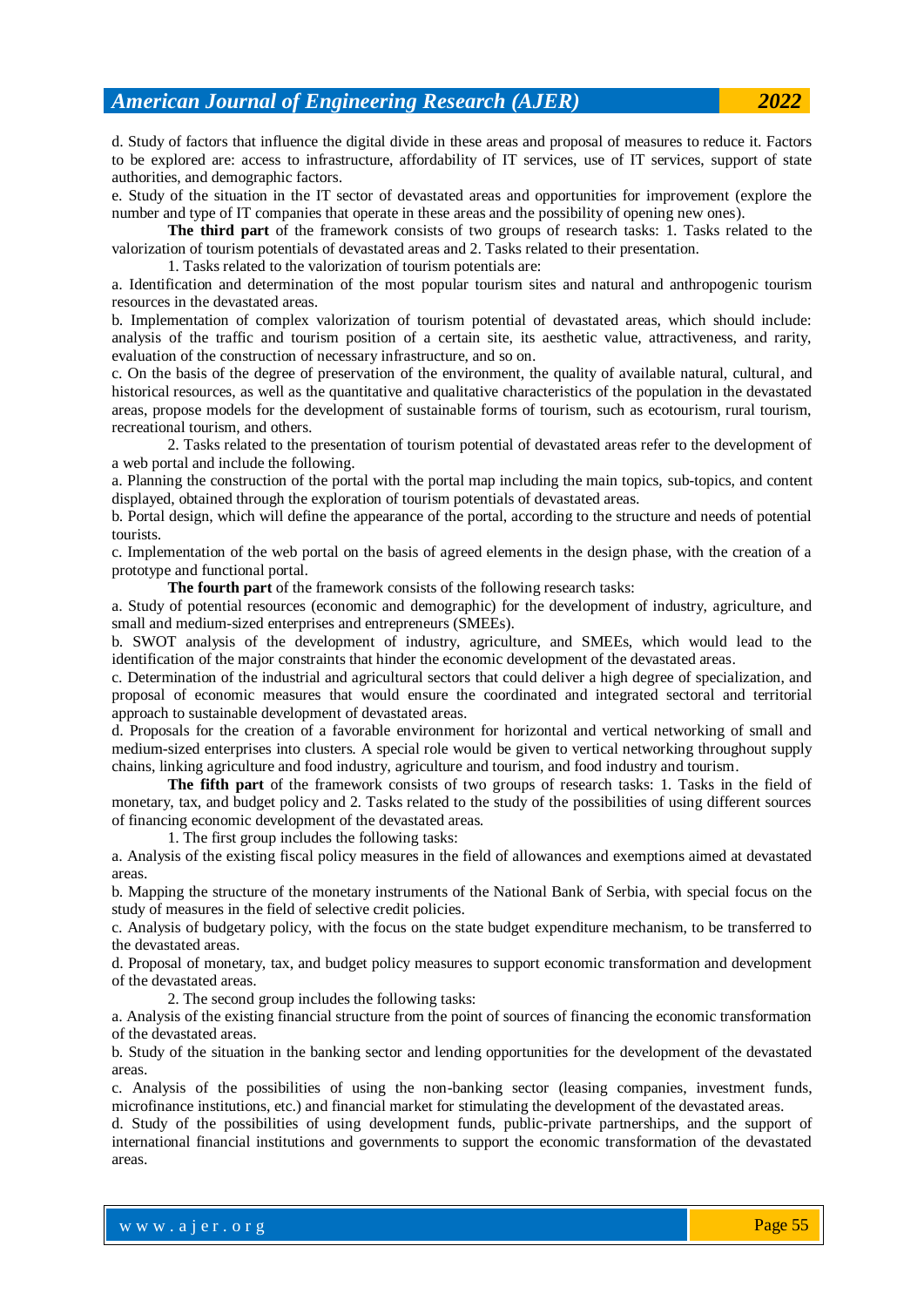## *American Journal of Engineering Research (AJER) 2022*

**The sixth part** of the framework relates to the study of small and medium-sized enterprises in the devastated areas, and includes the following research tasks:

a. Research and data collection on small and medium-sized enterprises in the devastated areas of Southeast Serbia (record the number of such enterprises, dominant form, and their core activity).

b. Study of the accounting system of these enterprises and proposal of solutions for its improvement.

c. Study of the marketing system of these enterprises and proposal of solutions for its improvement.

d. Study of the possibilities of these enterprises for networking into supply chains, especially intersectoral supply chains, such as agro-industrial, industrial-tourism, or agro-tourism chains.

e. Creating recommendations for the improvement of human resource management in these enterprises.

#### **VI. CONCLUSION**

As already explained, uneven regional development of Republic of Serbia has led to the emergence of devastated areas, so that the basic aim of this research was to propose framework for solutions to the problem of the development of devastated areas of Southern and Eastern Serbia, with emphasis on the role of tourism and IT. The subject of regional economic development has been the focus of interest of a large number of researchers in the world and our country. They explored factors that contributed to economic stagnation and recession of certain regions and found solutions to reduction or elimination of the impact of these factors on economic trends. After examining a large number of relevant literary sources, we have come to the conclusion that the role of IT and tourism in regional development of devastated areas has little been analyzed, and even less their synergistic effect on economic and demographic transformation of undeveloped regions. Even greater scientific importance of this research is reflected in the fact that it considered areas that are far below the average level of development in relation to the whole Republic of Serbia, that demographic and economic problems of these areas have not been sufficiently studied, and that adequate solution approaches, methods, and concepts have not been created.

The concept of economic transformation based on service sector development is not new. It has been analyzed in the scientific community and successfully implemented in development practice of some countries and their regions (as evidenced by the cases of Italy, Greece, and Ireland). However, the adoption of this concept, particularly its application, has not been at a high level, given the degree of devastation of certain areas in Republic of Serbia. For this reason, we have used scientific evidence to explain the conceptual framework of economic development of these areas based on tourism and IT services, and proposed specific measures that can be of use to policy makers in Republic of Serbia in the implementation of this concept. So recomendations that can be extracted from the described conceptual framework are: formulation of measures for structural economic transformation of devastated areas, formulation of measures for improvement of IT infrastructure in devastated areas, analysis of digital divide in these areas and proposal of measures to reduce it, creation of design proposal of web portal to present the tourism potential of devastated areas, valorization of tourism potential of devastated areas and proposal of measures for its utilization, formulation of measures of structural economic transformation of devastated areas with stronger involvement of the real sector, and proposing solutions for the promotion of small and medium-sized enterprises in devastated areas.

#### **REFERENCES**

- [1]. Aranđelović, Z., Gligorijević, Ž.: Regionalna ekonomija. Ekonomski fakultet u Nišu, Niš. (2014).
- [2]. Aranđelović, Z. (Ed.):Regionalni razvoj i demografski tokovi zemalja jugoistočne Evrope. Ekonomski fakultet u Nišu, Niš. (2017).
- [3]. Bellini, N., Grillo, F., Lazzeri, G., Pasquinelli, C.:Tourism and regional economic resilience from a policy perspective: lessons from smart specialization strategies in Europe.European Planning Studies, 25(1), 140-153, (2017).
- [4]. Camagni, R.: Technological Change, Uncertainty and Innovation Networks: Towards a Dynamic Theory of Economic Space. In: Capello R. (eds) Seminal Studies in Regional and Urban Economics,Springer, Cham, 65-92, (2017).
- [5]. Cooke, P.,Leydesdorff, L.:Regional Development in the Knowledge-Based Economy: The Construction of Advantage. The Journal of Technology Transfer, 31(1), 5–15, (2006).
- [6]. Cortés-Jiménez, I.:Which type of tourism matters to the regional economic growth? The cases of Spain and Italy. International Journal of Tourism Research, 10(2), 127–139, (2008).
- [7]. Dana, L., Gurau,C., Lasch,F.:Entrepreneurship, tourism and regional development: a tale of two villages. Entrepreneurship & Regional Development, An International Journal, 26(3-4), 357-374, (2014).
- [8]. De Santana Ribeiro, L. C., Da Silva, E.O.V., De Lima Andrade, J.R.,De Souza, K.B.: Tourism and regional development in the Brazilian Northeast. Tourism Economics, 23(3), 717-727, (2017).
- [9]. Devetaković, S., Jovanović-Gavrilović, B.,Rikalovic, G.:Nacionalna ekonomija. Centar za izdavacku delatnost Ekonomskog fakulteta u Beogradu, Beograd (2013).
- [10]. Devetaković, S., Rosić, I.,Đordević, M.:Tehnički progres i privredni razvoj. Ekonomski fakultet Univerziteta u Kragujevcu, Kragujevac, (1999).
- [11]. Dodson, L. L., Sterling, S. R.,Bennett,J. K.: Considering failure: eight years of ITID research. In: ICTD '12Proceedings of the Fifth International Conference on Information and Communication Technologies and Development (56-64), Atlanta, Georgia, USA. (2012).
- [12]. Dritsakis, N.: Tourism as a Long-Run Economic Growth Factor: An Empirical Investigation for Greece Using Causality Analysis. Tourism Economics, 10(3), 305-316, (2004).
- [13]. Formica, S.,Uysal, M.:The revitalization of Italy as a tourist destination. Tourism Management, 17(5),323-331,(1996).